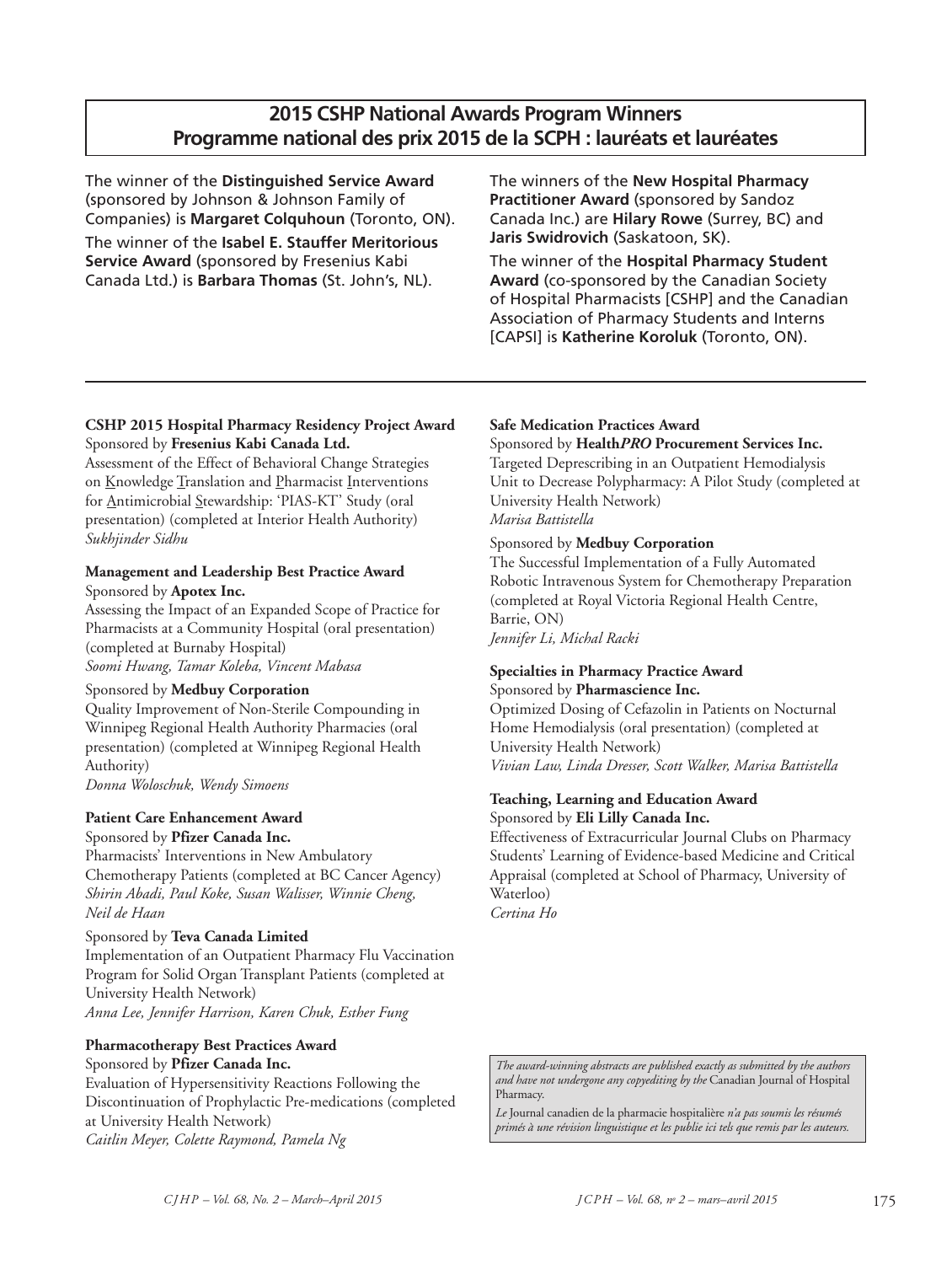### **Assessment of the Effect of Behavioral Change Strategies on Knowledge Translation and Pharmacist Interventions for Antimicrobial Stewardship: 'PIAS-KT' Study (oral presentation)**

#### *CSHP 2015 Hospital Pharmacy Residency Project Award, sponsored by Fresenius Kabi Canada Ltd.*

*Sidhu S, <sup>1</sup> Gorman S, 1,2 Slavik R, 1,2 Ramsey T, <sup>3</sup> Bruchet N, 1,2,3 Murray S3*

 *Interior Health Authority, British Columbia Faculty of Pharmaceutical Sciences, University of British Columbia, Vancouver, BC Kelowna General Hospital, Kelowna, BC*

**Introduction:** Ward-based pharmacists resolving drug therapy problems (DTPs) improve antimicrobial appropriateness for urinary tract infections (UTI) and pneumonia. Not all resolved DTPs for these diseases carry the same positive impact on antimicrobial appropriateness, therefore Interior Health has identified key pharmacist interventions (KPIs), defined as resolved DTPs associated with antimicrobial appropriateness. Education alone often fails to produce sustained knowledge transfer and behavior change and should be included as part of a multifaceted strategy.The objective was to evaluate the impact of a multifaceted behavior change strategy on pharmacist knowledge and practice for UTI and pneumonia patients.

**Methods:** A one group, pre/post study was conducted to evaluate the impact of an eight-week knowledge and behavior change strategy on pharmacists at Interior Health. The primary outcome was change in proportion of UTI and pneumonia DTPs resolved from the 6-month pre- to 6-month post-intervention phase. Secondary outcomes included the change in proportion of UTI and pneumonia KPIs resolved, change in knowledge quiz scores, and a balancing endpoint defined as change in proportion of heart failure (HF) DTPs resolved.

**Results:** The proportion of resolved UTI and pneumonia DTPs increased from 17.8% to 27.2% (relative risk increase [RRI] 52.8%, 95% confidence interval [CI] 42.8-63.6%; p<0.05). The proportion of resolved UTI and pneumonia KPIs increased from 12.2% to 18.2% (RRI 49.9%, 95% CI 34.5-67.0%; p<0.05). Knowledge quiz scores significantly increased by 17% but resolved HF DTPs decreased from 14.3% to 8.5% (RRR 40.4%, 95% CI 33.9-46.2%; p<0.05).

**Conclusions:** Multifaceted behavior change strategies improve pharmacist knowledge and behavior for UTI and pneumonia resulting in improved antimicrobial appropriateness. However, these improvements may be offset by reduced HF interventions.

**Relevance to CSHP 2015 Initiative:** PIAS-KT has shown that pharmacists can actively contribute to effective and evidence-based medication use for infectious diseases and to public health initiatives, such as improving antimicrobial stewardship-related endpoints.

## **Assessing the Impact of an Expanded Scope of Practice for Pharmacists at a Community Hospital (oral presentation)**

#### *Management and Leadership Best Practice Award, sponsored by Apotex Inc.*

*Hwang S, <sup>1</sup> Koleba T, <sup>2</sup> Mabasa VH2 1 Surrey Memorial Hospital, Surrey, BC 2 Burnaby Hospital, Burnaby, BC*

**Introduction:** Clinical pharmacists at Burnaby Hospital began including expanded scope of practice (ESP) activities in their practice on April 1, 2012. ESP activities that a pharmacist may perform without prior authorization from a prescriber include re-ordering chronic medications, initiating OTC medications, changing drug formulations, changing drugs within same therapeutic classes, and titrating medication doses. The objective of this study was to describe and assess the impact of ESP at Burnaby Hospital, in terms of ESP activities performed and their associated outcomes, and the experience of pharmacists and the impact of ESP on physicians after its implementation.

**Methods:** All ESP activities by pharmacists required documentation in the patient health care record via a Clinical Pharmacy Note (CPN). CPNs were collected from April 1st to September 30th, 2012 and were reviewed. Physicians and participating pharmacists were surveyed to gather feedback on their experiences.

**Results:** A total of 227 CPNs produced by 11 clinical pharmacists were reviewed. These CPNs documented 194 activities that met the inclusion criteria. Of 194 activities, 135 (69.6%) were titrating medication doses. The majority of the outcomes were deemed to enhance clinical outcomes of the patient (81.5%). All of eight pharmacists and fourteen physicians surveyed either agreed or strongly agreed that the implementation of ESP improved overall quality of comprehensive patient care.

**Discussion:** There was a high percentage of ESPs that pharmacists have traditionally performed, such as vancomycin and phenytoin pharmacokinetic dosing, and renal dosing services as expected. Since ESP implementation, pharmacists also provided new services, such as re-ordering chronic medications, initiating OTC medications, changing medications within therapeutic class, and titrating various other medications.

**Conclusion:** Hospital pharmacists integrated ESP activities into their clinical practice with relative ease.These activities resulted in improved patient-related clinical and humanistic outcomes, as well as decreased health-care costs.

### **Quality Improvement of Non-Sterile Compounding in Winnipeg Regional Health Authority Pharmacies (oral presentation)**

#### *Management and Leadership Best Practice Award, sponsored by Medbuy Corporation*

*Woloschuk DMM, Simoens W, Balagus S Winnipeg Regional Health Authority, Winnipeg, MB*

**Objectives:** We established policy, staff training, and quality assurance (QA) monitoring for non-sterile compounding (NSC) scales in Winnipeg Regional Health Authority (WRHA) pharmacies to improve patient safety and to enable delegation of NSC checking to non-pharmacists.

**Description of the Project:** We inspected NSC practices and equipment at eight pharmacies. Based on identified gaps, we focused quality improvement efforts on policy and equipment that underpin NSC safety.Those efforts enabled staff training and a quality assurance (QA) program, and form a basis for regional master NSC recipes.

**Project Experience:** Inspections conducted May-November 2012 showed that no pharmacy met procedures, recipe, and quality control (QC) process criteria. No pharmacy scales met all QA criteria, 4 (25%) scales required replacement, and 80% of scales needed new reference weights in order to perform routine QC. During January-June 2013, policy for scale operation, maintenance and QC, and mass determination checking standards were developed. To facilitate staff training, inservice slides and scale operation job aids were created and tested.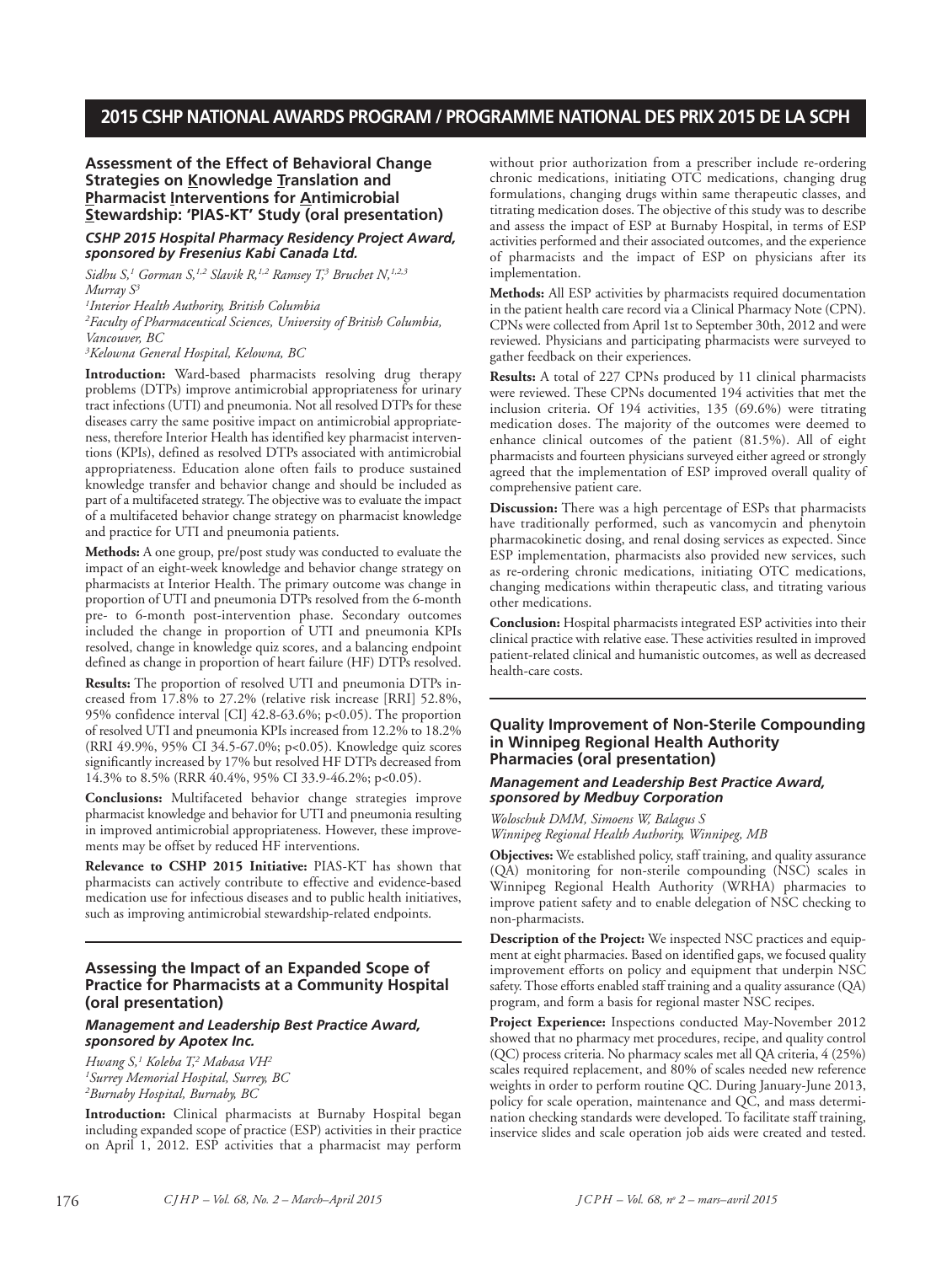Equipment and staff skill upgrades were completed June 2014. Follow-up QA audits are underway.

**Discussion:** Best practices can fall by the wayside in busy pharmacies. Without detailed NSC standards, we had the cumbersome task of creating our own detailed policy, QC and QA monitoring processes for pharmacy scales. Staff welcomed the new measures.

**Conclusion:** Improving NSC requires policy, procedures, and comprehensive QC and QA monitoring. Standardization of NSC foundational elements at eight hospital pharmacies has assured quality and, in concert with a concurrent project, enabled delegation of NSC checking to non-pharmacists at two of those pharmacies.

# **Pharmacists' Interventions in New Ambulatory Chemotherapy Patients**

#### *Patient Care Enhancement Award, sponsored by Pfizer Canada Inc.*

*Abadi S, 1,2 Jang D, <sup>1</sup> Koke P, <sup>3</sup> Walisser S, <sup>4</sup> Kuik K, <sup>5</sup> Maric C, 6 Cheng W, <sup>1</sup> de Haan N7*

*1 BC Cancer Agency, Vancouver Centre, Vancouver, BC 2 Faculty of Pharmaceutical Sciences, Universiity of British Columbia, Vancouver, BC*

 *BC Cancer Agency, Fraser Valley Centre, Surrey, BC BC Cancer Agency, Vancouver Island Centre, Victoria, BC BC Cancer Agency, Centre for Southern Interior, Kelowna, BC BC Cancer Agency, Abbotsford Centre, Abbotsford, BC Provincial Pharmacy Information Systems, BC Cancer Agency*

**Introduction:** Patients with cancer are at high risk for experiencing medication discrepancies and drug-related problems. Oncology pharmacists play an important role in identifying and resolving medication-related issues. The study objectives were to determine the pharmacists' impact during the chemotherapy checking process on the identification and resolution of medication discrepancies and drug-related problems in ambulatory cancer patients, and to capture the resources associated with the provision of this service.

**Methods:** This was a prospective, non-randomized, multi-centre study. Data from new ambulatory chemotherapy patients was collected prospectively by pharmacists conducting medication histories and performing chart reviews. The numbers and types of medication discrepancies and drug-related problems were determined, using each centre's current processes for chart-checking and/or verification of medication orders and histories. Data sources included the patient's PharmacyTreatment Record, Health Assessment Form, Province-wide central prescription data network (PharmaNet) profile, computerized information systems, physician's dictation, and the paper health record to check for allergies, correct doses of chemotherapy drugs, required lab work, and all other relevant medication-related information, as applicable to both intravenous and oral chemotherapy drugs.

**Results:** 192 medication discrepancies were identified among 861 new ambulatory chemotherapy patients, of which 187 (97%) were resolved. 171 (89%) of the discrepancies were unintentional, while 21 (11%) were undocumented intentional discrepancies. 452 drugrelated problems, excluding discrepancies, were also identified, of which 437 (97%) were resolved. The most common drug-related problems identified and resolved included the need for the provision of drug information and patient counseling, missing pertinent laboratory measures and drug interactions. On average, 26 minutes were spent per patient assessment, resulting in \$22,399 pharmacy resource expenditure.

**Discussion:** The study results were strengthened by the large sample size, standard definitions, validated scale and data verification.

**Conclusion:** Clinically important medication discrepancies and drugrelated problems were identified and resolved by oncology pharmacists in new ambulatory chemotherapy patients.

**Keywords:** Medication discrepancies, drug-related problems, medication errors, antineoplastic agents, pharmacists

### **Implementation of an Outpatient Pharmacy Flu Vaccination Program for Solid Organ Transplant Patients**

#### *Patient Care Enhancement Award, sponsored by Teva Canada Limited*

*Lee A, Mandlsohn L, Harrison J, Chuk K, Fung E University Health Network, Toronto, ON*

**Introduction:** Despite significant morbidity and mortality associated with flu infections in solid organ transplant (SOT) recipients, flu vaccines remain underutilized in this population. Current SOT consensus guidelines strongly recommend flu vaccination for patients and their close contacts on an annual basis to reduce influenza transmission risk. An SOT pharmacy flu vaccination program was established to improve vaccination education, screening and service accessibility for ambulatory SOT patients, their close contacts and the multidisciplinary transplant clinical team.

**Methods:** A transplant infectious disease specialist and published author of several vaccination consensus guidelines was consulted to ensure appropriate flu vaccination and screening processes specific to SOT patients. Pharmacy program tools, training resources and implementation materials were developed for the 2013-14 influenza season. Vaccination screening and administration were provided to all transplant patients and contacts on a voluntary basis at the institution's transplant specialty pharmacy.

**Results:** A total of 638 flu vaccinations were administered from October 24, 2013 to April 9, 2014. 63% of vaccination recipients were SOT (heart, kidney, kidney-pancreas, liver, lung) patients. The remaining 37% were comprised of family, caregivers, friends and other non-transplant ambulatory patients. No post-vaccination adverse events were observed or reported.

**Discussion:**The success of this pharmacy flu vaccination program has justified future plans to continue this service as a permanent program. Future directions include clinical research evaluating patient outcomes and vaccine immunogenicity in our SOT population, as well as exploring additional strategies to further increase flu vaccination awareness and immunization rates.

**Conclusion:** A significant number of vulnerable patients and close contacts were immunized as a result of this unique pharmacist-led initiative. Implementation of similar pharmacy initiatives can make a positive contribution to raising awareness about the importance of annual flu vaccinations, particularly for high-risk patients.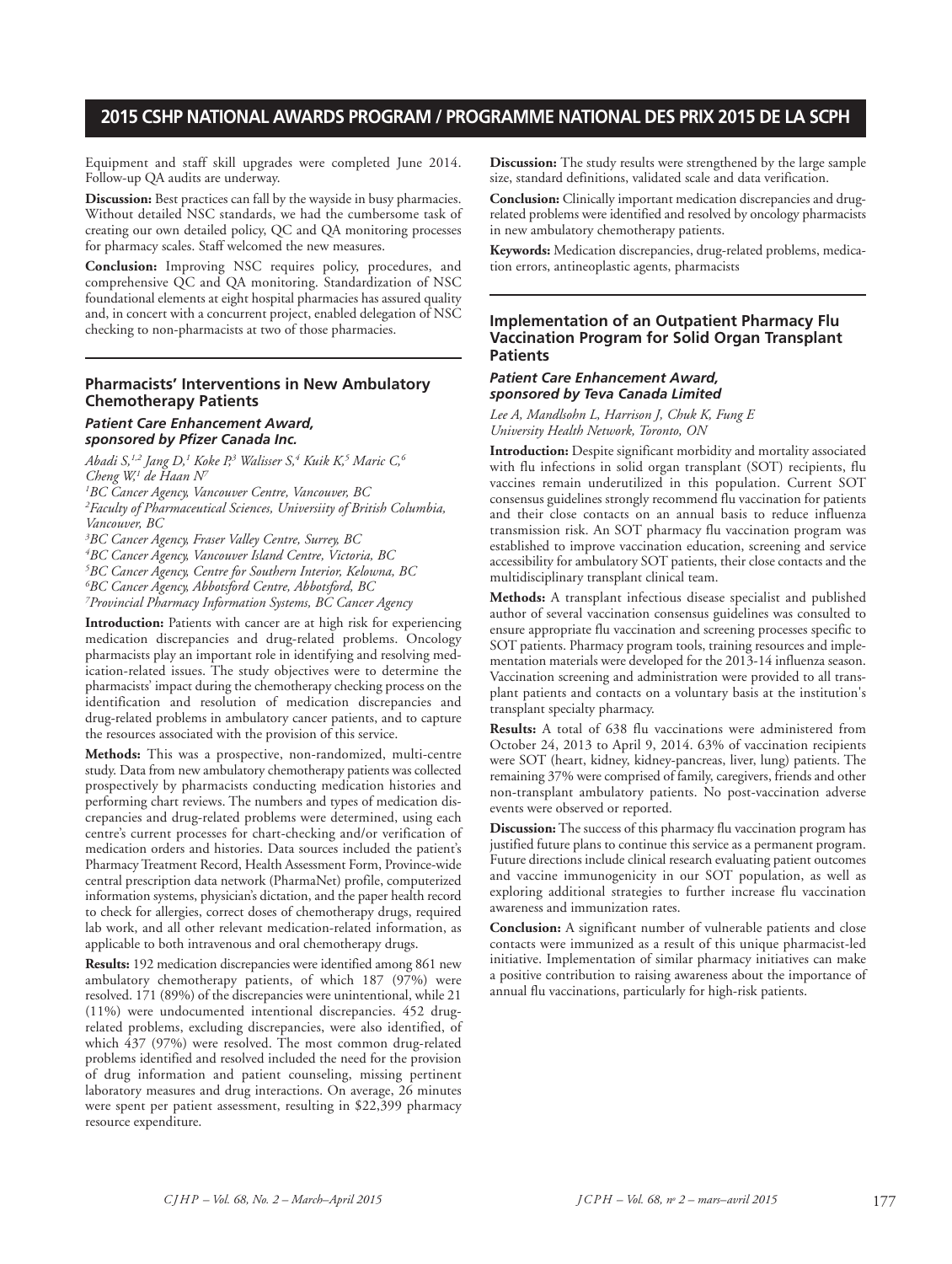# **Evaluation of Hypersensitivity Reactions Following the Discontinuation of Prophylactic Pre-medications**

### *Pharmacotherapy Best Practices Award, sponsored by Pfizer Canada Inc.*

*Meyer C, <sup>1</sup> Raymond C, <sup>1</sup> Lee R, 1,2 Amir E, 1,2 Mackay H, 1,2 Oza A, 1,2 Warr D, 1,2 Ng P1,2*

*1 University Health Network, Toronto, ON 2 Princess Margaret Hostpial, Toronto, ON*

**Introduction:** Paclitaxel administration is associated with a variable rate of hypersensitivity reactions (HSRs), which are infrequent beyond the second dose. Pre-medications (corticosteroids and anti-histamines) are administered to reduce this risk, but are associated with adverse effects and a longer visit time. It is unclear if pre-medications are needed beyond the second dose. Pre-medications were discontinued for all patients receiving paclitaxel-based regimens beyond the second dose. We evaluated this practice change and hypothesized that this policy is unlikely to result in an increased rate of HSRs.

**Methods:** A retrospective chart review was performed to review the incidence of HSRs. Adult patients were included if they received paclitaxel-based chemotherapy and did not have an HSR during the first two doses. Surveys were administered to patients receiving weekly paclitaxel and time required to administer pre-medications was tracked.

**Results:** Two of 111 (1.80%) patients receiving paclitaxel + platinum and two of 76 (2.63%) patients receiving paclitaxel +/- trastuzumab had non-severe HSRs. An average of 90 minutes of chair time per patient (per clinic visit), was saved. Of 52 surveys, 23 (44%) were returned and 20 patients (86.9%) preferred treatment without premedications.

**Relevance to CSHP 2015 Initiative:** This project supports and promotes the implementation of goal 3 (objective 3.2). This project generated evidence to support a practice change and protocol to remove pre-medications based on the evidence of similar rates of HSRs in comparison to current literature.

**Discussion:** This is the first study to remove pre-medications for paclitaxel + platinum regimens, evaluate patient preference and track time savings. Limitations include the retrospective, single center design of the study.

**Conclusion:** The discontinuation of pre-medications is safe and feasible if a patient has not experienced an HSR during the first or second dose of paclitaxel. Omission of pre-medications has substantial time saving implications for chemotherapy chair time.

**Keywords:** Hypersensitivity reactions, paclitaxel, pre-medications, discontinuation, evaluation

### **Targeted Deprescribing in an Outpatient Hemodialysis Unit to Decrease Polypharmacy: A Pilot Study**

# *Safe Medication Practices Award, sponsored by Health***PRO** *Procurement Services Inc.*

*McIntyre C, 1,2 Cashin J, 1,2 Wright A, 1,2 Battistella M1,2 1 University Health Network, Toronto, ON 2 University of Toronto, Toronto, ON*

**Introduction:** Patients on hemodialysis (HD) are exposed to polypharmacy by taking on average 12 medications per day, resulting in decreased adherence, and a higher risk of adverse drug events, hospitalization and mortality. Deprescribing tools have been successfully implemented in an elderly inpatient population; however no such tool exists for an outpatient HD population.

**Purpose:** A pilot study was conducted to (1) develop deprescribing algorithms for target medications that have poor evidence for efficacy and safety in the HD population, (2) determine the effectiveness of these algorithms in decreasing polypharmacy when incorporated into current practice in the HD unit, (3) monitor patient safety and satisfaction throughout this initiative.

**Methods:** Five medication classes were selected (quinine, diuretics, alpha-1 blockers, proton pump inhibitors (PPI), and statins) and medication specific algorithms were developed and validated. In a single-center prospective observational pilot study, these algorithms were applied and monitored to three HD shifts.

**Results:** Out of the 60 patients screened, 60 potentially inappropriate medications were identified in 43 (72%) patients. Twelve study medications (six diuretics, five PPIs, and one alpha-blocker) in 10 (16.7%) patients met the eligibility criteria and were deprescribed. After 1 week, 2 patients were re-prescribed a PPI due to an increase in reflux symptoms after discontinuation. One patient was represcribed furosemide due to an increase in headaches. The remainder of the patients had no clinically significant change from baseline in specified monitoring parameters, thus were able to complete the respective deprescribing algorithm.The average number of medications per day decreased from  $14.5 + 4.2$  to  $13.5 + 4.2$  (n=10).

**Conclusion:** In this pilot study, it was revealed that a large portion of patients in the HD unit may be taking potentially inappropriate medications that require re-assessment using these deprescribing algorithms. When patients were deprescribed an inappropriate medication, patient safety and satisfaction was maintained throughout the monitoring period.

#### **The Successful Implementation of a Fully Automated Robotic Intravenous System for Chemotherapy Preparation**

#### *Safe Medication Practices Award, sponsored by Medbuy Corporation*

*Hopkins S, Li J, Racki M*

*Royal Victoria Regional Health Centre, Barrie, ON*

**Background:** Using automated technology to increase safety for both patients and staff, and to increase efficiencies that have a high degree of precision, is in its early stages of development and implementation. Highly successful models to copy or emulate do not exist or are not published to act as a resource for those implementing these technologies. The implementation of robotic intravenous technology at the regional cancer centre at Royal Victoria Regional Health Centre was carefully documented and monitored so as not only to serve as a means to continuously have feed back to monitor progress and ensure success, but it has allowed for the sharing of the process to act as a model for other similar implementations.

**Description:** The model used employed a set-up phase that, while extensive and lengthy, ensured that all elements required for the phased-in approach for adding antineoplastic agents to the workflow, went smoothly, rapidly and with a rejection rate of patient specific doses of less than 1 % (0.63% versus the current industry standard of 2.2%). The production rate went from 10% of all antineoplastic and related product volumes to over 50% within a 4-month period.